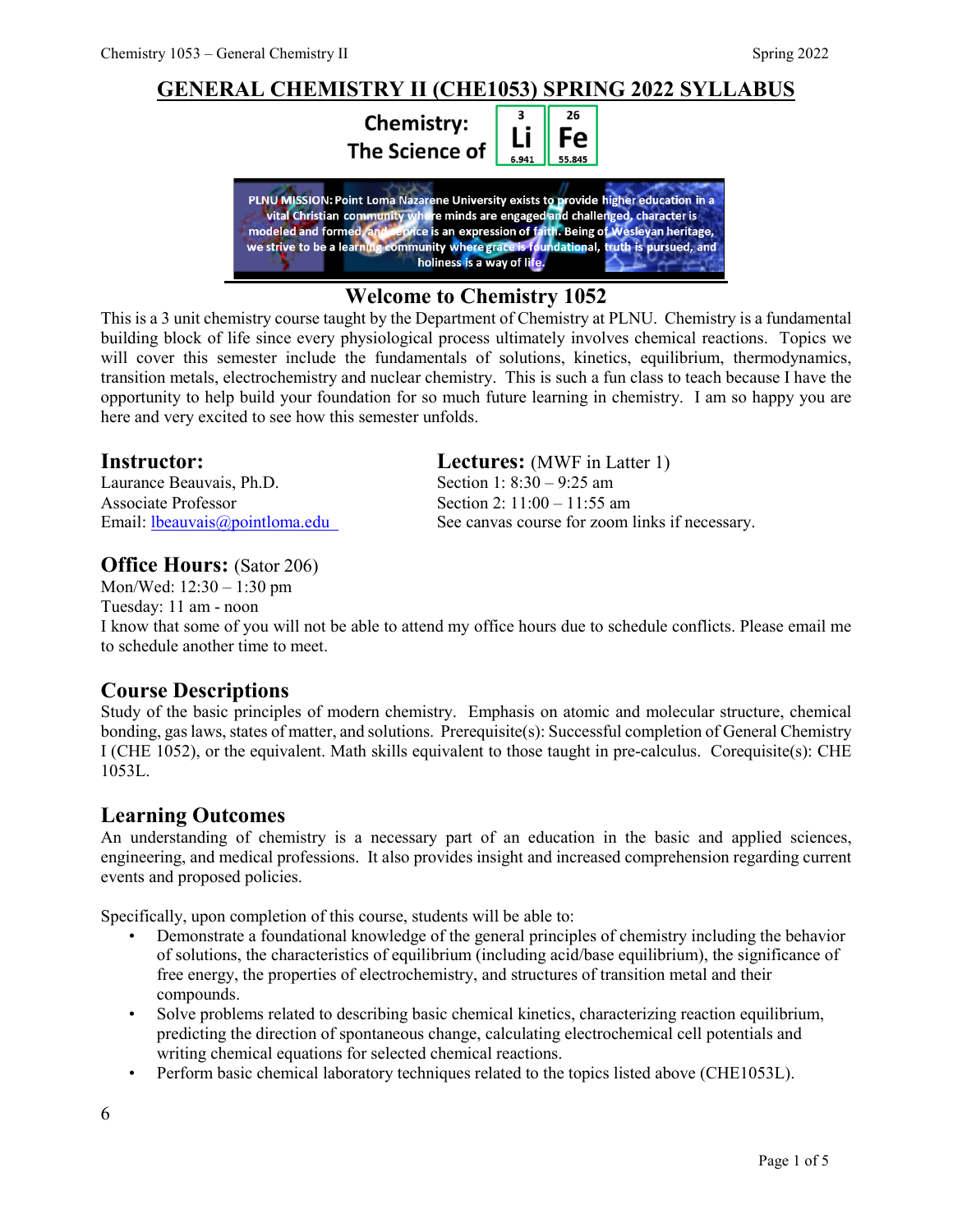#### **Strategies for success in CHE1053**

- 1. It is crucial that you primarily understand as well as memorize course material. You will be expected to synthesize your knowledge on homework, quizzes, and exams. Focus on recognizing patterns and learn to apply the problem solving strategies that are introduced in the book and lecture.
- 2. Working problems is the key to success. Work the practice problems in the book as you read the material and start homework sets early so that you can take advantage of office hours.
- 3. Be prepared for each class session. The time you invest in reading the assigned sections, taking notes, and answering pre-lecture practice problems will be repaid in full when it comes time to study for exams.
- 4. Get help if you do not understand something. I am here for you!

#### **Advice from recent General Chemistry students**

- "Stay on top from the beginning. Work on test taking strategy. Study. Exams are everything."
- "Read the sections assigned for each lecture beforehand. Even if you don't understand what you are reading, it will make so much sense when the instructor explains it. Doing this keeps you on top of this class and makes quizzes and tests much easier to study for."
- "I advise them to start mastering chemistry assignments as soon as they are assigned. They should take advantage of office hours, too."
- "Go to office hours if you don't understand something! Read the textbook it actually helps so much to go over those examples and do them yourself. When studying for the exams, redo examples from class handouts."
- "Dedicate a certain amount of time each day to reviewing in class material and go to office hours if you are confused about anything at all."
- "Study hard and prioritize your time. Also, make a good relationship with the professor."
- "Apply yourself and work hard. You as an individual determine your success in general chemistry."
- "Take the class seriously from the very beginning."

#### **EVALUATION**

The described activities will contribute to your total course grade according to the following:

| Hour Examinations (4)                           | 50% |
|-------------------------------------------------|-----|
| Homework (online & other)                       | 15% |
| Quizzes, Participation, and Christian Practices | 15% |
| Final Examination                               | 20% |

Letter grades will be assigned at the end of the course based on your percentage of total possible points, according to the following scale:

| A             | $90 - 100\%$ |
|---------------|--------------|
| B             | $80 - 89\%$  |
| $\mathcal{C}$ | $70 - 79\%$  |
| D             | $60 - 69\%$  |
| NC/F          | $<60\%$      |

 $(+)$  and  $(-)$  grades will be assigned within each bracket. (There is no A+ grade.)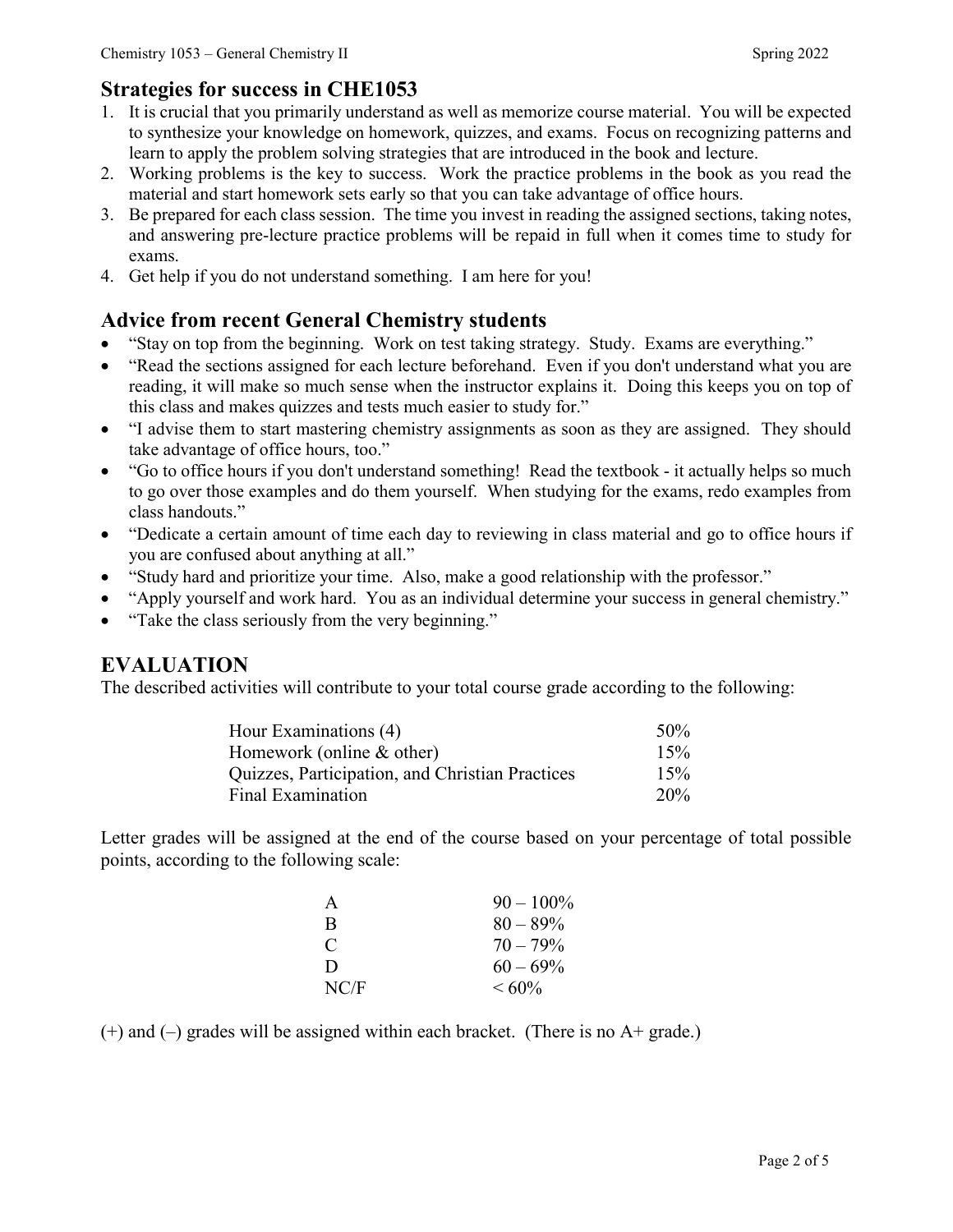## **LEARNING MATERIALS\***

- 1. *Textbook:* Tro, Chemistry: A Molecular Approach Plus Modified MasteringChemistry with eText, Pearson,  $5<sup>th</sup>$  Edition, ISBN-13: 9780135748626 (hardcover text), 9780135748763 (looseleaf text), or 9780134989884 (etext)
- 2. *Online Homework:* MasteringChemistry [www.masteringchemistry.com](http://www.masteringchemistry.com/) (bundled with text or purchased separately) Course ID: jansma46580
- 3. *Course Website:* Canvas [canvas.pointloma.edu](https://canvas.pointloma.edu/)
- 4. *Scientific Calculator:* Non-graphing, non-programmable calculator required for exams and quizzes.
- \* These materials are used for both semesters of General Chemistry.

# **ADMINISTRATION**

- 1. Attendance: You are responsible for all the material covered during class. Regular and punctual attendance at all class sessions is considered essential to optimum academic achievement. If the student is absent for more than 10 percent of class sessions, the faculty member will issue a written warning of de-enrollment. If the absences exceed 20 percent, the student may be de-enrolled without notice until the university drop date or, after that date, receive the appropriate grade for their work and participation.
- 2. The use of portable electronic devices (phones, laptops, iPods, etc.) not related to the course is not permitted in the classroom.
- 3. Online Homework: Homework will be assigned regularly through Mastering Chemistry (Course ID: jansma46580). Successful completion of the homework is essential in mastering the course material. Late assignments will not be accepted.
- 4. Participation: Class participation is crucial for all students success and the grade will be based on handwritten assignments and clicker scores.
- 5. Christian Practices: Further information regarding the Christian Practices assignment will be provided during the second week of class.
- 6. Exams and Quizzes: Four exams and a comprehensive final will be given during the semester. Make-up exams will be arranged only if the instructor is contacted prior to the scheduled exam time and then only if you present an institutionally valid excuse. Quizzes will be given via Canvas at the start of each week, covering material from the previous week. The lowest quiz score will be discarded when final grades are computed. *Only non-graphing and non-programmable calculators may be used for exams and quizzes.*
- 7. Course Website: [Canvas](https://canvas.pointloma.edu/) (CHE1053-1 FA22 General Chemistry II) is used as a repository for course material such as lecture notes, slides, and miscellaneous items. Announcements will be sent out via Canvas. It is your responsibility to check Canvas regularly and to confirm that your correct email address is in the system.
- 8. Course Schedule: The course schedule is available on canvas.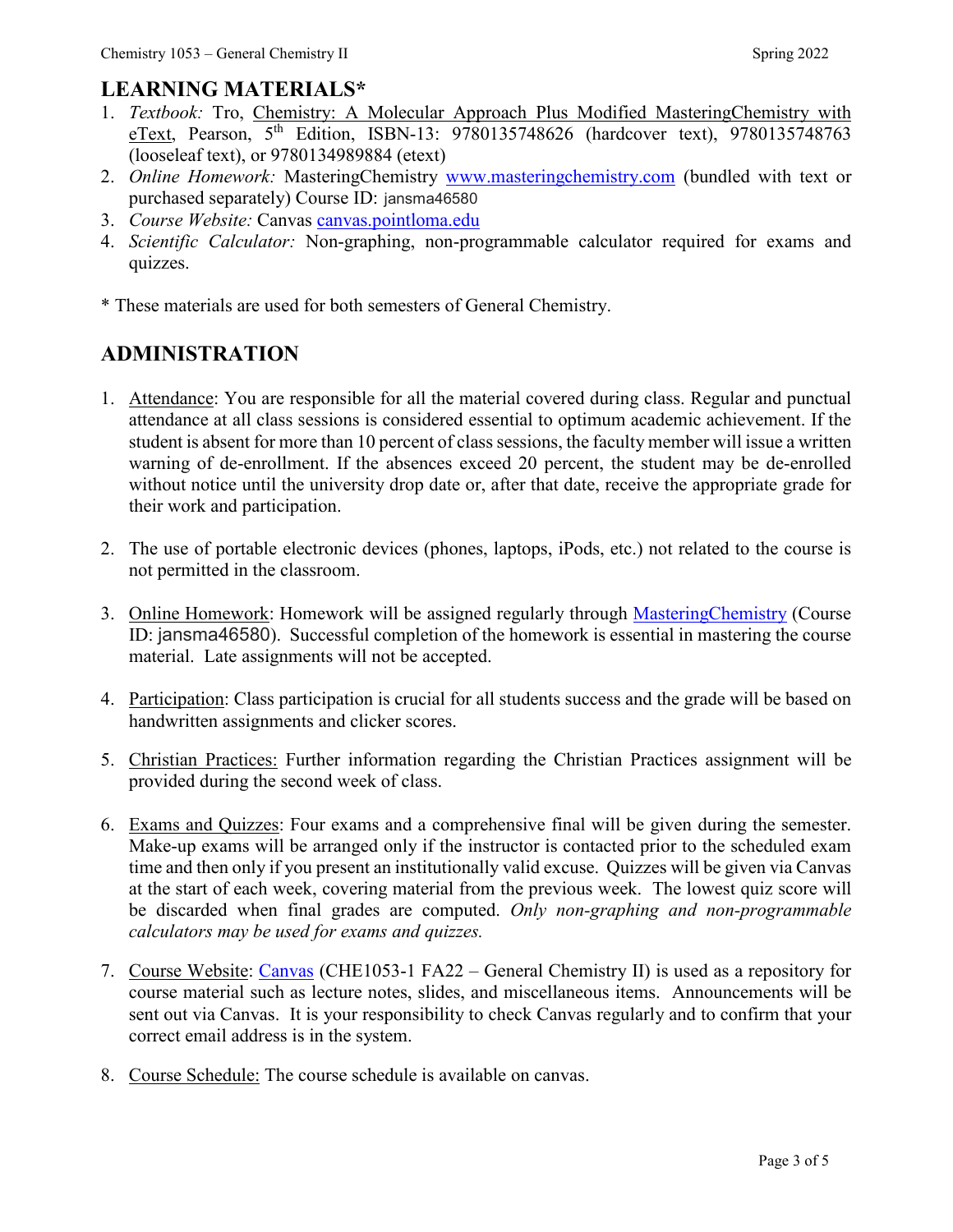## **PLNU FINAL EXAMINATION POLICY**

Successful completion of this class requires taking the final examination **on its scheduled day and time**. The final examination schedule is posted on the [Undergraduate Records](https://www.pointloma.edu/offices/records/undergraduate-records) site. No requests for early examinations or alternative days will be approved.

## **FOUNDATIONAL EXPLORATIONS MISSION**

PLNU provides a foundational course of study in the liberal arts informed by the life, death, and resurrection of Jesus Christ. In keeping with the Wesleyan tradition, the curriculum equips students with a broad range of knowledge and skills within and across disciplines to enrich major study, lifelong learning, and vocational service as Christ-like participants in the world's diverse societies and culture.

## **PLNU COPYRIGHT POLICY**

Point Loma Nazarene University, as a non-profit educational institution, is entitled by law to use materials protected by the US Copyright Act for classroom education. Any use of those materials outside the class may violate the law.

## **STATE AUTHORIZATION**

State authorization is a formal determination by a state that Point Loma Nazarene University is approved to conduct activities regulated by that state. In certain states outside California, Point Loma Nazarene University is not authorized to enroll online (distance education) students. If a student moves to another state after admission to the program and/or enrollment in an online course, continuation within the program and/or course will depend on whether Point Loma Nazarene University is authorized to offer distance education courses in that state. It is the student's responsibility to notify the institution of any change in his or her physical location. Refer to the map on [State Authorization](https://www.pointloma.edu/offices/office-institutional-effectiveness-research/disclosures) to view which states allow online (distance education) outside of California.

## **INCOMPLETES AND LATE ASSIGNMENTS**

All assignments are to be submitted/turned in by the beginning of the class session when they are due—including assignments posted in Canvas. Incompletes will only be assigned in extremely unusual circumstances.

#### **PLNU ACADEMIC HONESTY POLICY**

Students should demonstrate academic honesty by doing original work and by giving appropriate credit to the ideas of others. Academic dishonesty is the act of presenting information, ideas, and/or concepts as one's own when in reality they are the results of another person's creativity and effort. A faculty member who believes a situation involving academic dishonesty has been detected may assign a failing grade for that assignment or examination, or, depending on the seriousness of the offense, for the course. Faculty should follow and students may appeal using the procedure in the university Catalog. See **Academic Policies** for definitions of kinds of academic dishonesty and for further policy information.